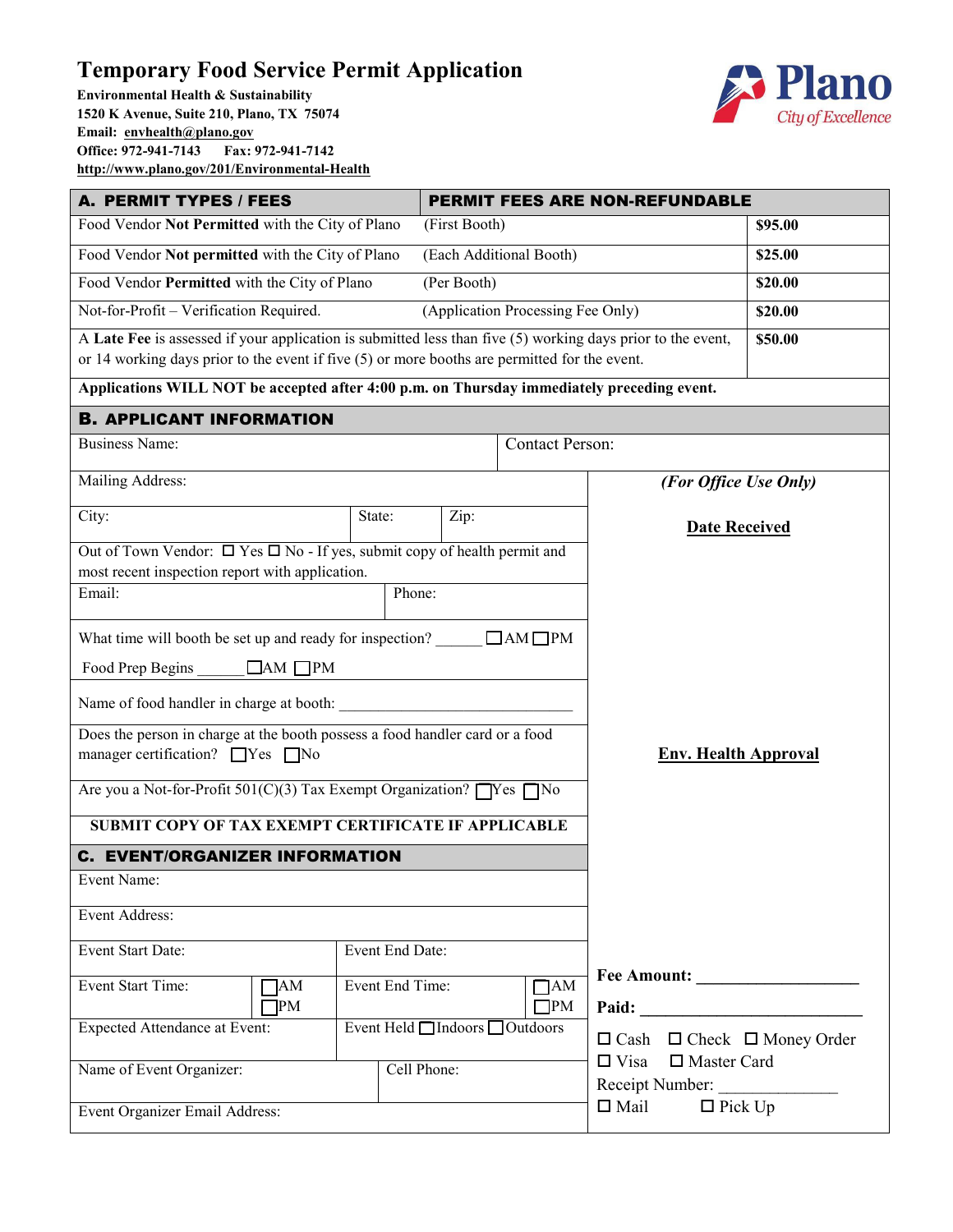| <b>OUTDOOR EVENTS:</b> The food preparation and serving area must have a fire resistant overhead covering that protects the          |
|--------------------------------------------------------------------------------------------------------------------------------------|
| interior from the weather. If a 200 square foot tent with sides, or a 400 square foot tent without sides is used, then a tent permit |
| must be obtained from Building Inspections Department at 972-941-7140.                                                               |

## D. FOOD INFORMATION

Please list specific menu items, including drinks to be served. **Foods prepared at home are not approved and shall not be offered for consumption.**

| List on-site cooking equipment:                                                  |  |  |  |  |  |
|----------------------------------------------------------------------------------|--|--|--|--|--|
|                                                                                  |  |  |  |  |  |
|                                                                                  |  |  |  |  |  |
|                                                                                  |  |  |  |  |  |
| List on-site hot and/or cold holding equipment:                                  |  |  |  |  |  |
|                                                                                  |  |  |  |  |  |
|                                                                                  |  |  |  |  |  |
| Name and address of food supplier (i.e., grocery store)                          |  |  |  |  |  |
|                                                                                  |  |  |  |  |  |
|                                                                                  |  |  |  |  |  |
| Will food preparation or cooking take place prior to the event? TYes No          |  |  |  |  |  |
| If yes, provide name and address of restaurant:                                  |  |  |  |  |  |
|                                                                                  |  |  |  |  |  |
|                                                                                  |  |  |  |  |  |
|                                                                                  |  |  |  |  |  |
| <b>E. SITE INFORMATION</b>                                                       |  |  |  |  |  |
| 3-Compartment Sink for Warewashing? TYes No<br>Sanitizer Test Strips? ■ Yes ■ No |  |  |  |  |  |
| Toilet and Handwashing Facilities Available? TYes No                             |  |  |  |  |  |